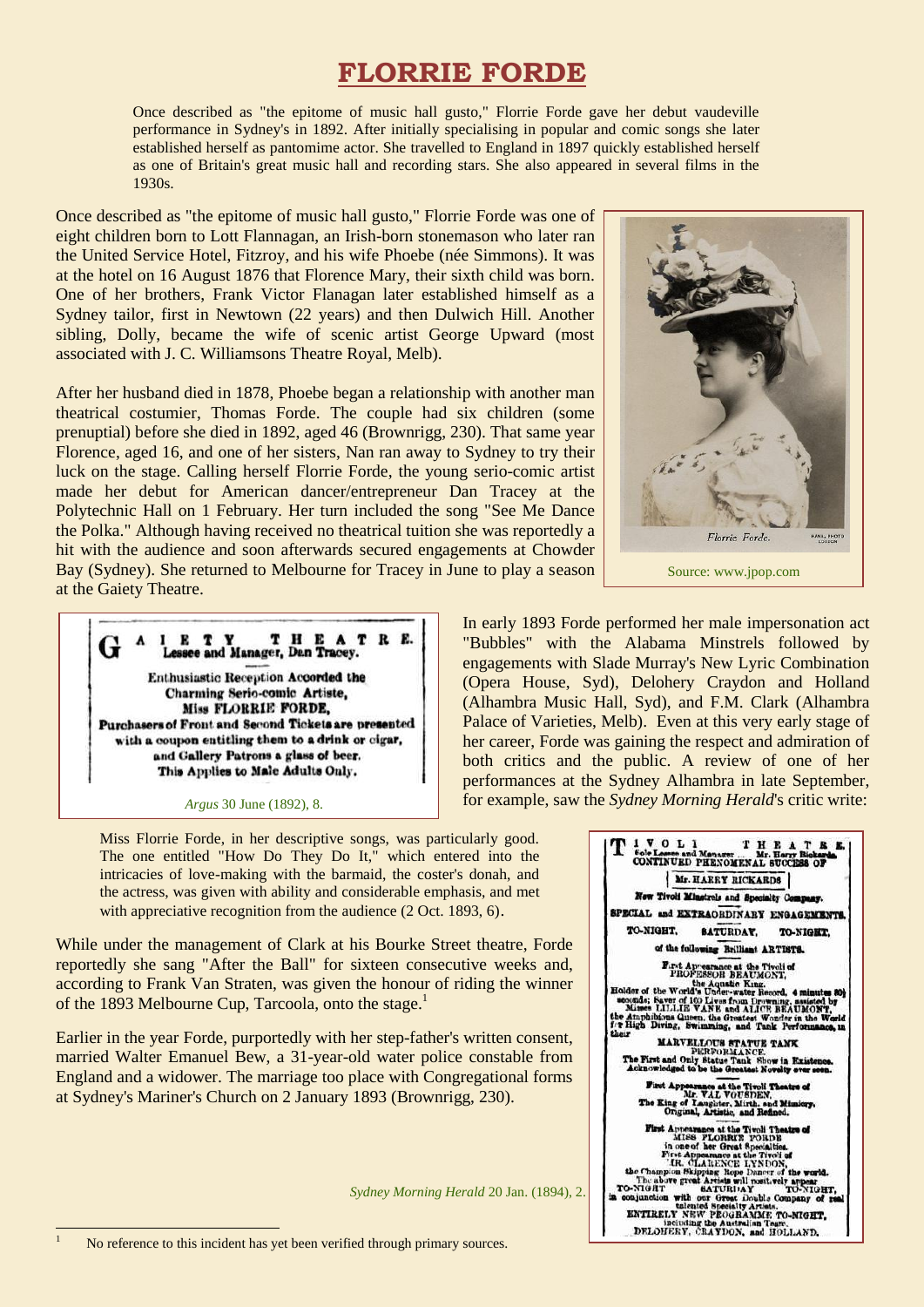Forde made her debut with Harry Rickards in January 1894. Among her song success that year was "He Nailed the Colours to the Mast." Although largely associated with his Tivoli organisation through until 1897, she also appeared on bills for other firms, including Lawton and Leslie's All Nations Company and Harry Barrington, then ensconced at the Alhambra Music Hall (Syd). Later renowned as a specialist pantomime actor, Forde's first actual principal boy role was in George Rignold's 1894 Christmas pantomime, *The House That Jack Built* (Her Majesty's, Syd). Under Rignold's management she was also cast the following year in the burlesque *Susan With the Two Lovely Black Eyes* (16 Feb. 1895). According to the *Theatre,* Forde was paid £9 a week for her ten weeks engagement with Rignold (Feb. 1922, 3).

In 1896 Forde was spotted by English comedian G.H. Chirgwin who offered her £25 a week for three years to tour Great Britain under his management. She rejected his offer, deciding instead to travel to England on her own to see what opportunities were there. Before she left George Rignold and the local theatrical community put on a benefit for her, with show reportedly raising in excess of £260 (TT: Feb. 1922, 3). One of her final engagements in Australia was a one week appearance at Adelaide's Theatre Royal in March 1897, "during which time the programme was adapted to become a special concert for the members of the Australasian Federal Convention, then meeting. She sang "She Wore a Little Safety Pin, Behind," which the Adelaide *Advertiser*'s reviewer thought risqué, but which appealed to the 'boys in the gallery'" (Brownrigg, 230).

Forde arrived in England in 1897, and made her London debut at three theatres on the same night - the August Bank Holiday. She was subsequently offered a three year contract on the Moss Thornton circuit, and initially billed as "Australia's Marie Lloyd." She quickly moved beyond that comparison, however, by establishing herself as one of Britain's great music hall stars in her own right. Such was her stature in Great Britain by the second decade of the 20<sup>th</sup> century she was invited in 1912 to appear before King George V in the first Royal Command Variety Performance.



Source: www.fredgodfreysongs.ca

She had countless song successes during her career, and released more than 700 individual recordings between 1903 and 1936. Frank Van Straten notes:

Her strong, clear voice transcended the primitive equipment, and she swiftly became a top seller... Though [she] did not write her own material she had an uncanny knack of picking a good song. If a new number failed to have the audience joining in the chorus by the second or third night, she'd discard it. Her first really big hit was "Down at the Old Bull and Bush" in 1904. It was encored 33 times when she introduced it and it put Hampstead Heath and its picturesque pub firmly on the map; today the public bar is fondly dedicated to Florrie's memory." (n. pag.)

Forde is also noted for bringing fellow Australian performer Billy Williams to one of her Edison recording sessions in 1906 and encouraging him to sing his hit "John, Go and Put Your Trousers On." She reportedly remained close friends with Williams until his death in 1915. Among her countless hits were such songs as "Oh! Oh! Antonio," "Goodby-ee," "Hold Your Hand Out, Naughty Boy," "Flanagan," "Goodby Little Sailor Boy" and "Has Anybody Here Seen Kelly?" She also had great success with her wartime renditions of "It's a Long Way to Tipperary" and "Pack Up Your Troubles." According to

her brother, Frank Flanagan, Forde received a retainer of £500 a year from His Master's Voice Co, in addition to being given a payment for every song she recorded (TT: Feb. 1922, 6). Among the best known songs she originated were "Bubbles," "All Through Winking at a Soldier," "There's a Welcome There For You" and "Wyoming."

Forde's considerable career achievements also included feature appearances in several films in the 1930s - one as an actress, *My Old Dutch* (1934), playing the part of Aunt Bertha, and two films in which she appeared as herself, *Say it With Flowers* (1934) and *Royal Cavalcade* (1935). In 1935 she was also honoured with an invitation to perform in a "Veterans of Variety" segment put on as part of a Command Performance celebrating the King's silver anniversary. In 1922 she was also awarded the £100-prize offered by the *London Daily Sketch* for the best waltz song sung during the season - the winning number being "The Silver Star" by Laurie Wright (TT: Feb. 1922, 6).

With most of each spent appearing in and around London, and the few remaining months shared between provincial tours and her annual summer seasons at Douglas on the Isle of Man (where she'd produce a lavish pantomime with herself as the dashing principal boy), Australia never found the time to return to Australia. She is said, however, to have proudly identified herself as Australian. The local press also considered her to be worthy of frequent coverage throughout her long career in the UK, and thus Australians were routinely kept abreast of her exploits.

Florrie Forde is still a headliner at a London music hall and engagements in advance are plentiful (TT: 1 Nov. 1906, 5).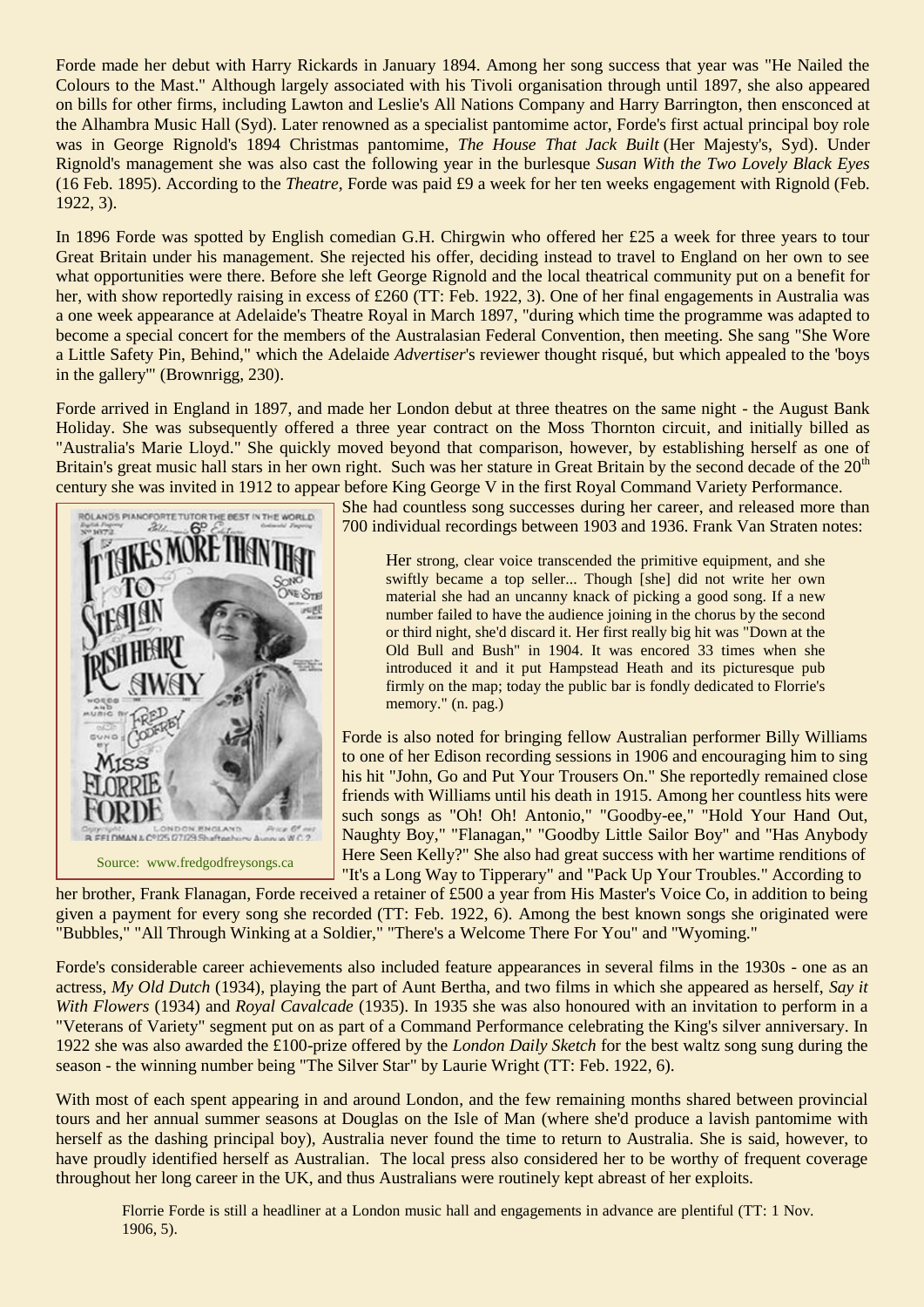Florrie Forde never actually retired from performing. After the outbreak of war in 1939 she devoted herself to troop entertainment, just as she'd done in the previous World War. On April 18, 1940 she sang for patients in an Aberdeen naval hospital and died suddenly a few hours later, aged 65. It was theatre historian W. MacQueen Pope who saluted her as "the epitome of music hall gusto." Another fan, Dame Nellie Melba also said of Forde: Hers is a "voice of true Australian quality... she might have been trained for opera but, instead, gives pleasure to a far wider audience" (ctd. Van Straten, n. pag.)

## **ADDITIONAL QUOTATIONS**

- "The Tivoli." Miss Florrie Forde was quite at home in relating her misfortunes on "The Day I Backed a Winner" (SMH: 10 Aug. 1895, 7.
- There was that so little-remembered darling Florrie Ford from Carlton, Victoria. She never returned to her native land. The Londoners loved her. She was enormous in size with a voice (and a heart) to match. Read what Georgie Wood says of her in his book:

I have yet to find anyone who can speak a word against this great-hearted Australian woman. She was beautiful and her proportions matched her love for everyone. The kindest woman imaginable, and when she went to any large town, one of her first enquires was: 'Who is one the danger list at the hospital? Get me a list and I'll send them some flowers.

She died in her car on the way to the Tivoli in Abderdeen, Scotland and after a performance at the naval Hospital, and that would have been the way she would have wished to go. Bud Flanagan tells a true story of Florrie when she was in one of her pantomimes. The show was *Puss in Boots On Ice*. Surrounded by snow and done up to the chin in woollies, Florrie, never one to disappoint her audiences, remarked, "I feel so cold I wish I was in the Sahara" and therewith broke into her successful song "Sahara" for no dramatically sound reason except that it was expected of her. At one time she sang thirty-three encores to a chorus song! Never been known in the UK. She introduced to London "Down at the Old Bull and Bush" and "Oh, Oh, Antonio" (Charles Norman, 274-5).



*Sydney Morning Herald* 15 Apr. (1892), 8.

## **HISTORICAL NOTES AND CORRECTIONS**

- **1** A number of secondary sources, including Jeff Brownrigg, indicate that Forde was born in 1875.
- **2.** Forde's mother Phoebe had been born in either London or the United States of America, and had two children from a previous marriage to Daniel James Cahill (Brownrigg, 233).
- **3.** As a child... Florrie's only association with the [theatre] was through her step-father. He was the principal of the business at 30 Bourke Street, Melbourne, known as Forde's Theatrical Costumiers. Mr Forde dressed the production *Faust* at the Princess when Frederici as Mephistopheles dropped dead at the end of the performance (TT: Feb. 1922, 6).
- **4.** In his 1995 Forde entry in the *Companion to Theatre in Australia*, Jeff Brownrigg indicates that Forde "began her career with a song and dance routine in Melbourne in 1893 (233). Although he corrects this in his 2005 *Australian Dictionary of Biography* entry (pointing to the 1892 Polytechnic engagement), there is no mention of the important Dan Tracey, F.M. Clark or Delohery Craydon and Holland appearances during the 1892-1893 period.

Brownrigg's CTTA reference to Ford joining high profile English artist Billee Barlow in Sydney in 1893 indicates that she played dramatic roles in *The Enemy's Camp* and *The Work Girl* (233). The claim is reduced to just *The Working Girl* in 2005. While newspaper advertisements show that Forde appeared in at least two productions of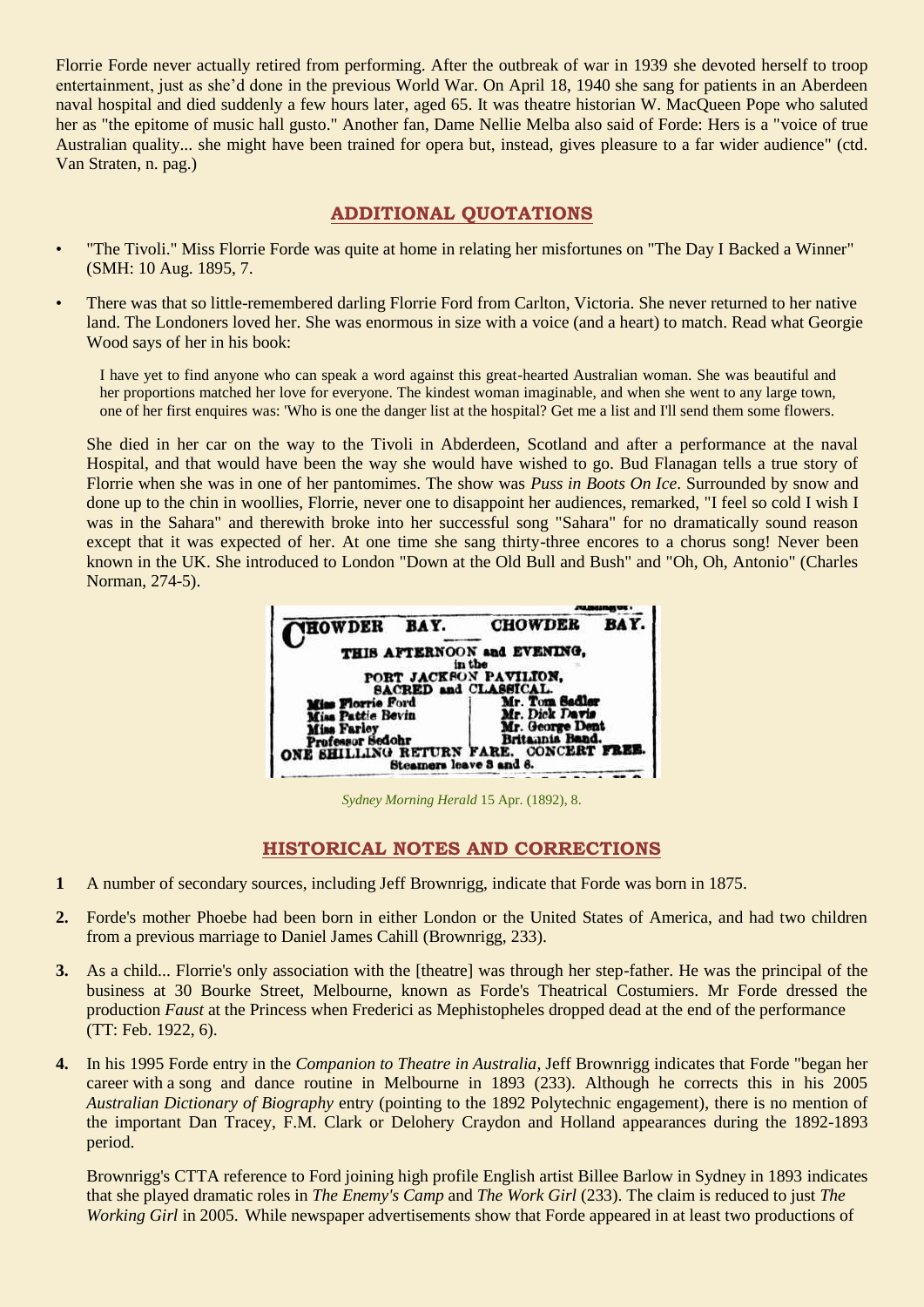*The Work Girl* (playing the role of a "larrikiness") these did not occur until 1896. Both productions were produced by C. B. Westmacott at the Theatre Royal, Sydney (beginning 18 Jan.) and the Theatre Royal, Melbourne (18 Apr). Neither season, however, appears to have featured Barlow. Indeed the only production found to date which has Forde appearing in the same production with an artist named Barlow (he is billed as "the only Barlow - of "Blue Tail Fly" fame) occurred in Brisbane in 1895during the Court Variety and Ballad Company season.

- **5.** Forde married her second husband, English art dealer Laurence Barnett, in 1905. Interestingly, as Brownrigg notes, Forde's marriage certificate records her name and status as Flora Augusta Flanagan, spinster (230).
- **6.** During one of her early seasons at the Isle of Man, Forde engaged a young comedian called Robert Winthrop to play the dame role. She went on to play a key role in advancing his career and even "lent" him the stage name Bud Flanagan - by which he would become famous as part of the Flanagan and Allen duo.

## **RECORDINGS**

- *Florrie Forde: The World's Greatest Chorus Singer* (National Film & Sound Archive Australia: CD/NFSA/ SW0006.) **CD 1**: 1. Keep on Swinging Me Charlie 2. My Boy 3. Hold Your Hand Out Naughty Boy 4. Hi! Hi! Mr McKie 5. From Poverty Street to Golden Square 6. Is Anybody Looking for a Window 7. Flanagan 8. Keep Away from the Petticoats 9. Molly O'Morgan 10. Pull Yourselves Together Girls 11. On the Silvery Sands 12. Come and Hear Him Play His Oom-ter-ra-a 13. I Can't Keep My Eyes Off the Girls 14. Oh Father 15. A Girl Who was Never Used To It. **CD 2**: Oh! The Lady with the Glad Eye 2. Do you Know Mr Donohue! 3. If You Can't Get a Girl in the Ballroom 4. There's a Girl for Every Soldier 5. Oh! Charlie Charlie 6. That Isn't a Bad Idea 7. Yip-i-addee-i-aye 8. O'Brien 9. On the Same Place Every Time 10. All Aboard for Margate 11. Sullivan Will Be There 12. Let's All Be a Happy Family 13. Fair, Fat and Forty 14. Florrie Forde Old Time Medley (Part 1) 15. Florrie Forde Old Time Medley (Part 2).
- *Florrie Forde - All in Favour!* (Chris Gavin)

1. Having a Good Time, Wish You Were Here 2. I Do Like to Be Beside the Seaside 3. I Don't Wanna Go Home 4. On the Ankle Watch Parade 5. Stein! Stein! Everywhere We Go 6. The Old Bull and Bush 7. All in Favour 8. Let's Pretend We're Having a Jolly Good Time 9. Pretty Kitty Kelly 10. The Barmaid Song 11. When We All Went Strolling Round the Town 12. Ta Ta, Be Lucky 13. Sullivan Will be There 14. Are We to Part Like This? 15. He Loved Her - Who Did? He Did - Where? 16. Maggie Jane.



**NB**: Available via the *[Record Mine](http://www.therecordmine.com/cd_image/florrie_forde_notes.htm)* website.

## **ENGAGEMENTS CHRONOLOGY** (**Australia only**)

- **1892:** DAN TRACEY (Polytechnic Hall, Syd; 1 Feb. \*) ► n/e (Port Jackson Pavilion, Chowder Bay; 13 Mar. /15 Apr.) ► DAN TRACEY (Gaiety Th, Melb; ca. June-July\*).
- **1893:** WILLIAM LAMOUR (Coogee Palace Aquarium, Syd; 26 Jan. /19 Feb.) ► RICHARD F. KEATING (Op House, Syd; 10 Mar. - \* > Slade Murray's New Lyric Combination) ► DAN TRACEY (Gaiety Th, Syd; ca. 25 Mar.) ► DC&H (Alhambra MH, Syd; 23 Sept. - Oct. \*) ► F.M. CLARK (Alhambra Palace of Varieties, Melb; 28 Oct. - \*)
- **1894:** HARRY RICKARDS (Tivoli, Syd; 20 Jan. \* > Tivoli circuit debut) ► EDMONDSTONE MARKWELL (sublessees Alf Lawton/Will Leslie > Th Royal, Bris; 17 Feb. - \* > Lawton and Leslie's All Nations Co) ► HARRY RICKARDS (Tivoli, Syd; ca. July - Oct. \*)  $\blacktriangleright$  HARRY BARRINGTON (S of A, Syd; ca. Aug. \* > Barrington's Variety & Burlesque Co) ► GEORGE RIGNOLD (Her Majesty's Th, Syd; 22-31 Dec. \* > *The House That Jack Built*)
- **1895:** GEORGE RIGNOLD (Her Majesty's Th, Syd; 1 Jan. 9 Mar > incl. *The House That Jack Built* , *Susan with the Two Lovely Black Eyes* and Forde's benefit on 9 Mar.) ► EDMUND CANNON (Th Royal, Bris; 30 Mar. - \* > season incl. Court Variety and Ballad Co from 13 Apr.) ► HARRY RICKARDS (Tivoli, Syd; 29 June - ca. Aug. \*) ► C. B. WESTMACOTT (Th Royal, Syd; 26-31 Dec. > *Pat; Or, The Bells of Rathbeal*)
- **1896:** C. B. WESTMACOTT (Th Royal, Syd; 26-31 Dec. > *Pat; Or, The Bells of Rathbeal*) ► HARRY RICKARDS (Op House, Melb; ca. Dec.\*)
- **1897:** HARRY RICKARDS (Op House, Melb; ca. Jan. \*) (Palace Th, Syd; ca. 13 Mar. \*) ► WYBERT REEVE (Th Royal, Adel; 20-26 Mar.)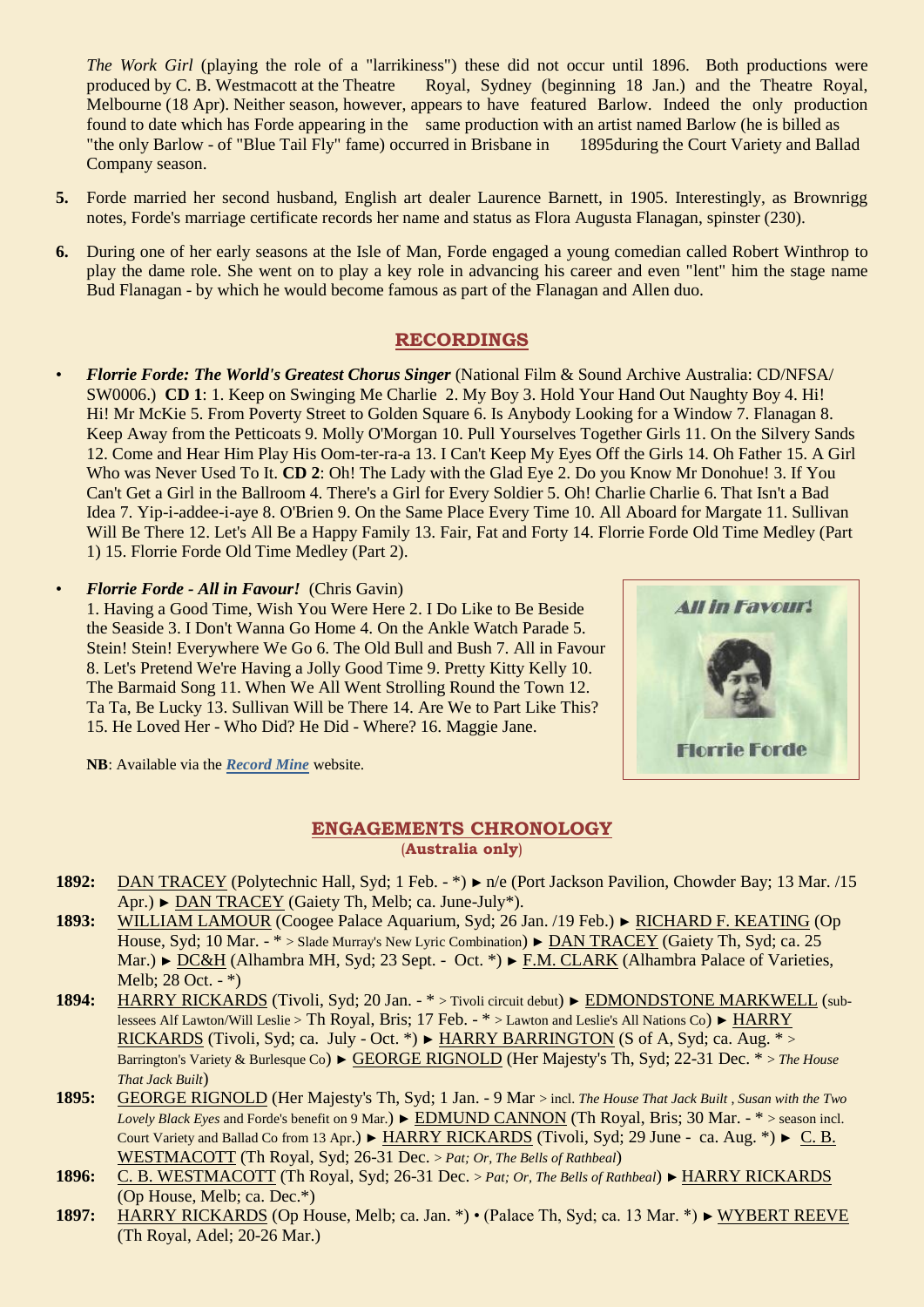

Source: www. oldukphotos.com



Source: www.fredgodfreysongs.ca



Source: www.fredgodfreysongs.ca



Source: www. stalkingthebelleepoque.blogspot.com.au



**Florrie Forde (L) with actress/dancer Susie Belmore (R)** Source: www.therecordmine.com